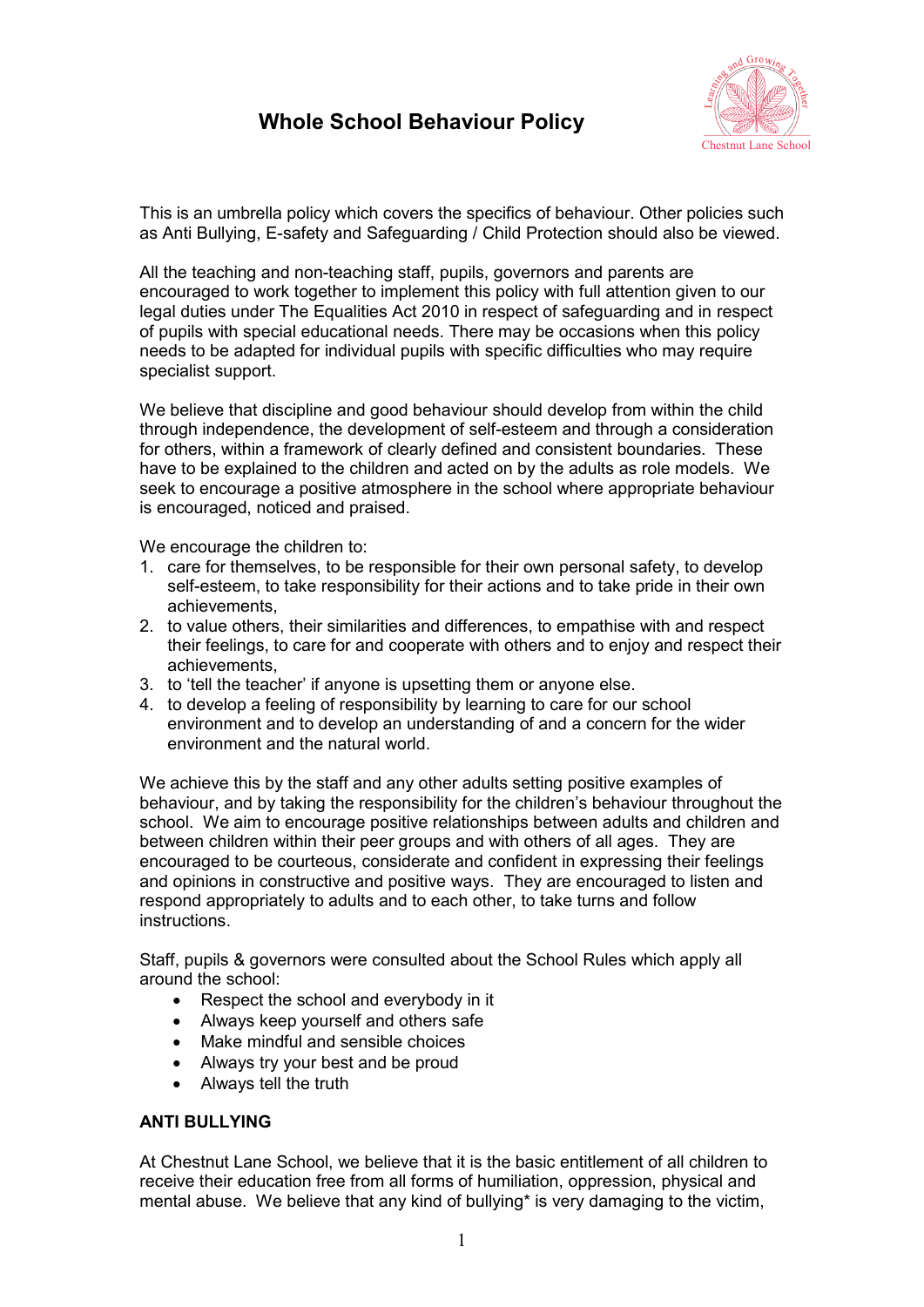the bully and the atmosphere of the school. Any reports of bullying are taken seriously and recorded. These reports will always be followed up. We aim to ensure that the incident is not repeated, any victims are given support and that the bully is made aware that their behaviour is unacceptable and that there are other ways to satisfy their needs by working with others and not by confrontation and aggression. Parents will be kept informed, strategies drawn up and if necessary external agencies will be involved.

Where appropriate staff will also respond to bullying that happens outside of the school premises.

*\*Bullying is the repetitive, intentional hurting of one person or group by another person or group, either physically or emotionally, where the relationship involves an imbalance of power.*

*Strategy – 'tell the teacher' and if the first teacher can't listen then tell another teacher. Always tell your class teacher too.*

Chestnut Lane School has an Anti-Bullying policy which is publicly available to view on our website.

# **THE WHOLE SCHOOL**

The school's aim is to create a positive learning situation for every child. The school's policy is to draw attention to and give specific praise for positive and appropriate behaviour. It is also the school's policy that if unacceptable behaviour persists 'golden time' will be taken away.

Each teacher achieves a positive learning situation by:

- 1. Creating a well organised curriculum which caters for the children's needs this involves planned time to discuss aspects of behaviour with the whole class as part of PSHE. A range of materials and resources are used.
- 2. Use of teacher attention appropriate behaviour is defined as positive statements, e.g. 'you are sitting nicely' to a child, rather than saying 'sit properly' to a child who is not. Praise is made specific, e.g. 'well done for showing great listening.'
- 3. The use of the Well Done Book, stickers and praise and a mention in assembly.

## **IN THE CLASSROOM**

Careful classroom organisation encourages positive and appropriate behaviour. The behaviour of the teacher and other adults in the classroom influences the behaviour of the children. We aim to be fair and consistent in our reactions and expectations and lots of praise and encouragement is given for appropriate behaviour. The children have discussion time to share their views and give their opinions on how they should behave in class and class rules/ rights and responsibilities are formulated by the children.

The children are encouraged to:

- 1. organise their own work space, to care for and return equipment and use it safely,
- 2. join in discussions at the appropriate time and not to distract others.
- 3. concentrate, put care and thought into all activities and this is reflected in the quality of their work. They are given the opportunity to work on their own and cooperatively and encouraged to make positive decisions.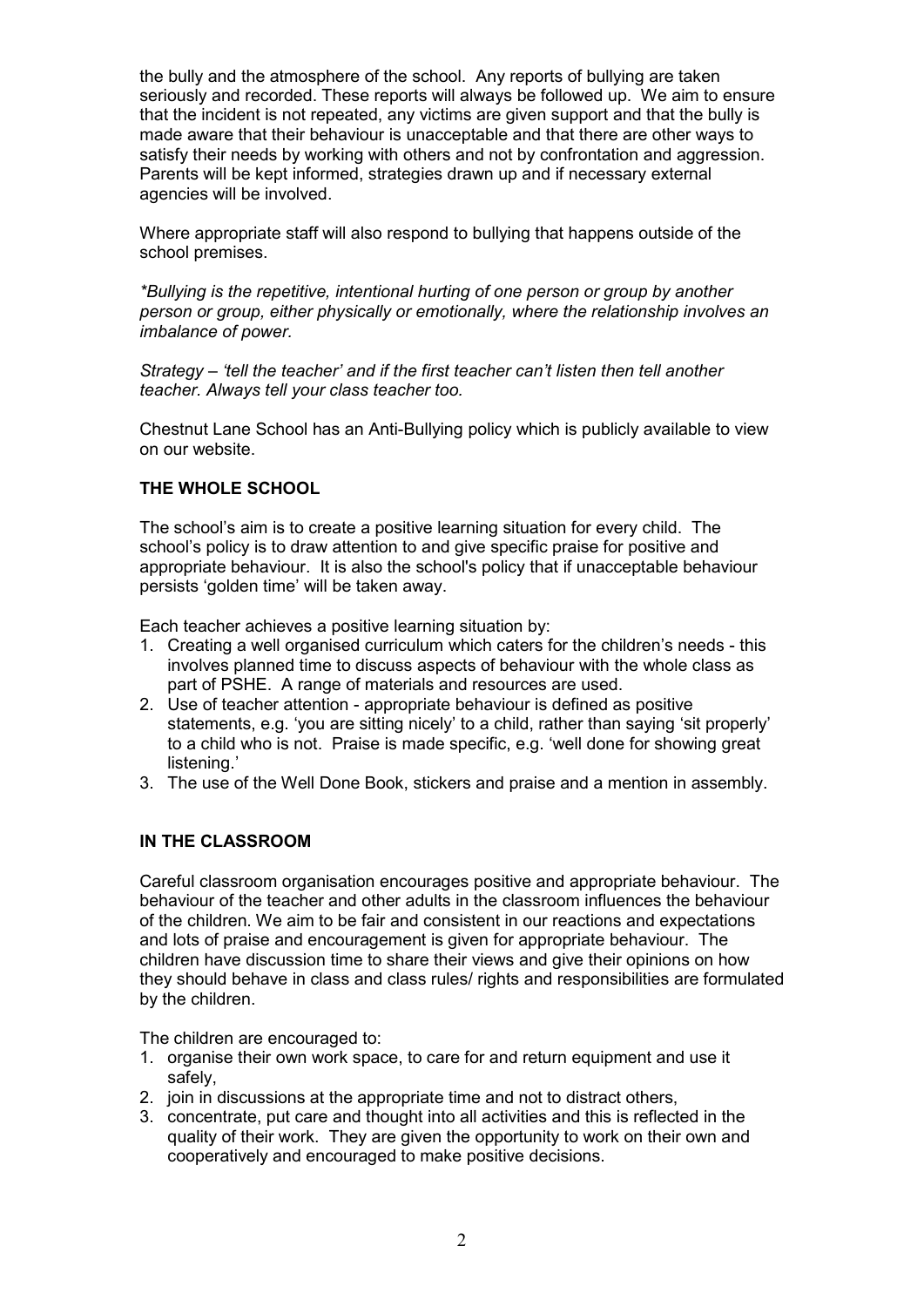Attractive displays of their work create a welcoming and positive atmosphere and gives them a sense of ownership. This demonstrates that their work is valued and enjoyed and that the school environment is cared for and appreciated.

To help maintain standards, staff may use praise and rewards. The child may be sent to another teacher, or the Headteacher, for praise and receive a sticker (one for their sweatshirt, to show others they have received a reward, and one for their book). Class teachers also operate their own reward systems in their classes.

Golden Time - If any pupil persistently fails to follow the golden rules, despite receiving warnings, they miss a short amount of 'golden time'. E.g. five minutes. The rest of the class are rewarded for their good behaviour by having a special treat e.g. cookery, or extra playtime, or choosing time. This is often suggested by the children and voted on by the whole class.

## **IN THE SCHOOL**

Our children are encouraged to feel ownership and responsibility for the school as a whole. They participate in school events, take responsibility for school areas and see their work displayed throughout the school.

In all areas of our school the children are encouraged to behave in a positive and appropriate manner. This means walking calmly around so not to disturb and distract others and be aware of personal safety. They are reminded to show courtesy and respect at all times to adults, school visitors and each other when moving around the school. They are encouraged to leave areas tidy and in a suitable condition for others to use.

At assembly time our children are encouraged to enter and leave the hall in a quiet, calm manner and to listen carefully and respond appropriately. At lunchtime the children are again encouraged to enter and leave the dining room quietly and to remain seated while eating.

# **IN THE PLAYGROUND**

A wider range of behaviour is accepted as our children need to run, shout and behave in a way not necessarily appropriate in the classroom. They are, however, encouraged to continue to show self-discipline, be courteous and consider personal safety and the feelings of others. Positive behaviour is recognised and rewarded through issuing stickers.

It is the responsibility of the staff on duty to supervise and monitor behaviour, and during the lunchtime play this is the midday supervisors. Any problems are dealt with as they occur and the class teacher, and/or Headteacher, is informed if any behaviour is causing concern. Where possible, staff facilitate interactions between children to encourage them to resolve any conflict positively. This is done by listening and responding to one another to come to a mutual understanding.

## **SANCTIONS**

If there is a problem there are sanctions in place but this is dependent on the level of severity:

e.g. In the playground, for a minor incident the child may be asked to walk around holding the teacher's hand for five minutes, or to sit on the time out bench for a similar length of time. An unkind act will result in the member of staff talking to the child and the child apologising to the victim.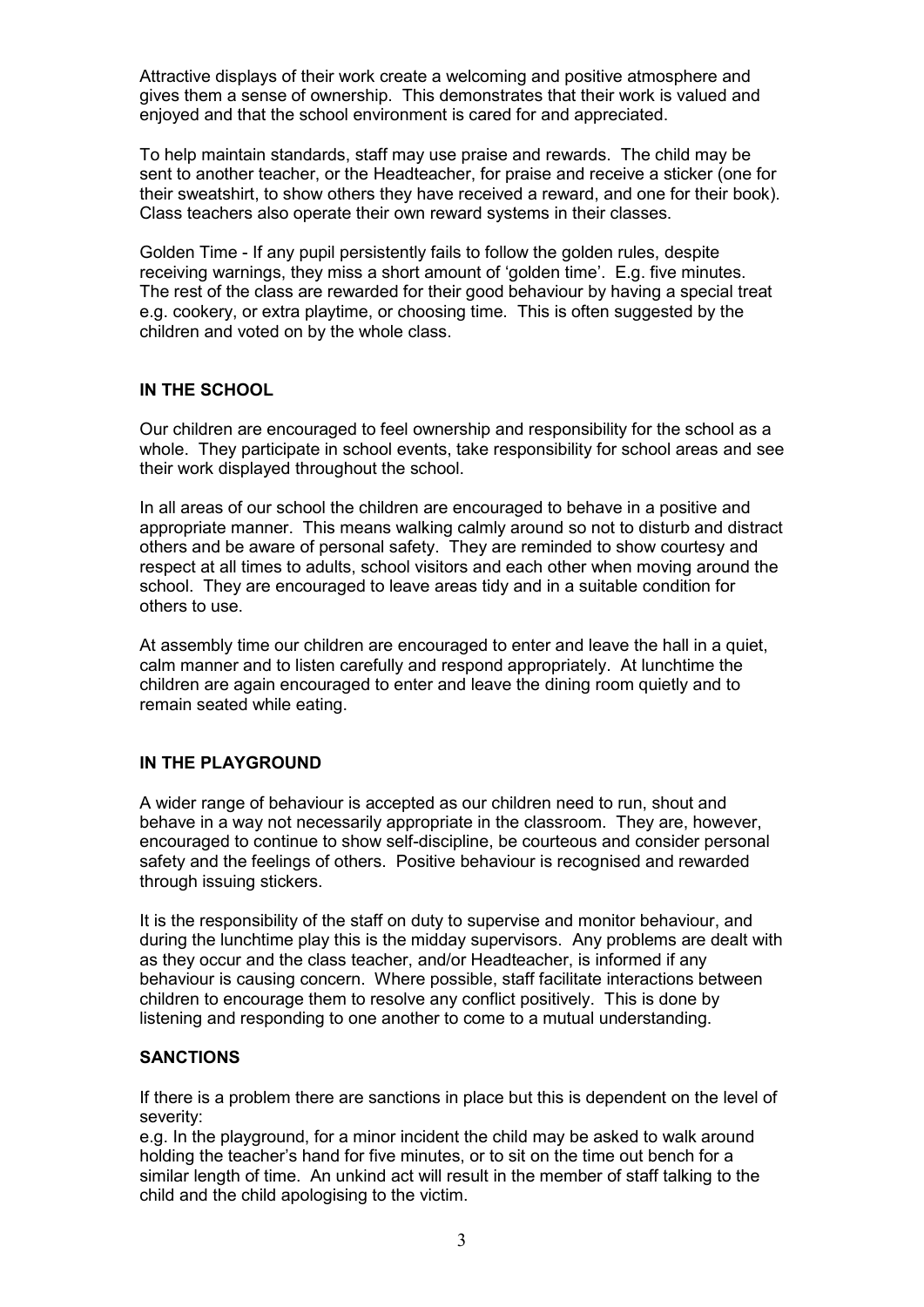If the incident is more serious then they will be sent to the Headteacher. The parents will be informed by the class teacher, and an opportunity to discuss it with the Headteacher will be given.

Children may be given the sanction of missing a playtime and be supervised by the Headteacher. However, 'detention' is not used at Chestnut Lane as it is not appropriate for children of this age group.

Sometimes, however, a child finds it difficult to behave in a reasonable, acceptable manner. If this happens further sanctions are required and these are discussed by the whole staff. Pupil support programmes may be implemented*.* It is our aim to encourage the children to develop greater self-esteem and become more willing to conform to acceptable behaviour patterns. Parents are consulted and are aware of the targets set by the teacher. The involvement of an external agency such as the pupil referral unit (PRU) will be used when necessary. If behaviour still does not improve with sanctions then the formal procedure for exclusion may be started.

Further information on pupil behavioural support can be found in the SEND policy which is publicly available on our website.

## **EXCLUSION PROCEDURE**

If a child's behaviour has not responded to the usual sanctions in school, the parents will be invited in to discuss the situation and a multi-agency assessment may be requested. If the behaviour constitutes a threat to the safety of others, or if the behaviour is significantly disrupting the education of others, the child may be excluded.

If it is decided that a child should be excluded the school will follow the DfE guidance https://www.gov.uk/government/publications/school-exclusion (Currently March 2021).

## **STAFF DEVELOPMENT AND SUPPORT**

As stated above all staff are responsible for managing the behaviour of the children in our school. However, if any staff member requests support or training in how to deal with challenging behaviour then appropriate training is organised either in house or from external providers. Training in the use of reasonable force (Team Teach) will be offered as a priority to any staff member who is responsible for a child who may need to be physically handled in order to keep the child, other children or themselves safe due to challenging behaviour.

## **USE OF RESONABLE FORCE**

We follow the DfE's quidance - staff may only use 'reasonable force', meaning no more force than is needed, to prevent pupils from hurting themselves or others, from damaging property, or from causing disorder. It is always unlawful to use force as a punishment. This is covered in the Child Protection policy which is publicly available on our website.

## **MALIOUS ALLIGATIONS**

This is covered by the Anti-Harassment and Anti-Bullying at Work policy adopted from the local authority.

Pastoral support for staff is covered by the Health and Safety policy adopted from the local authority.